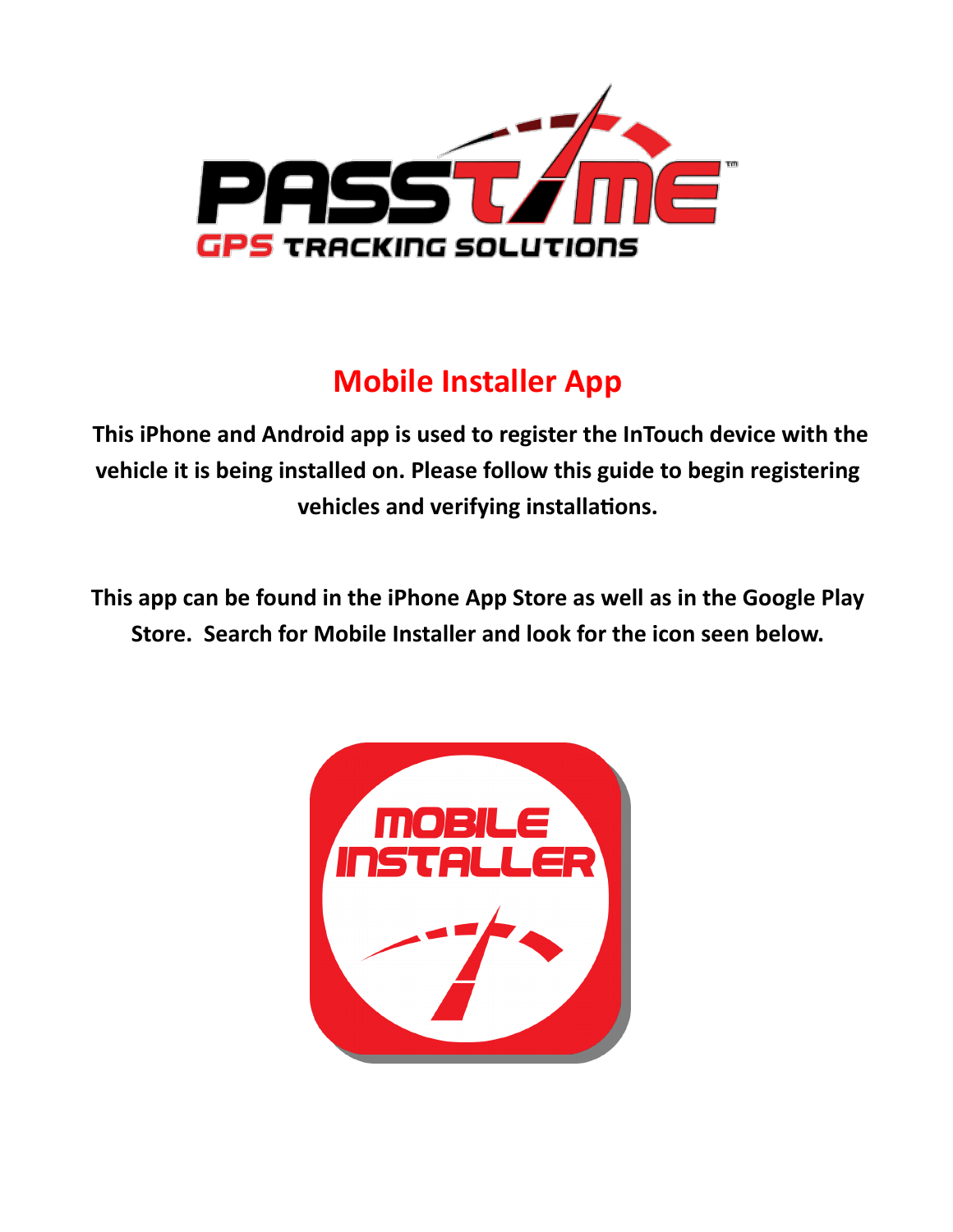**Dealer Number: (given by Passtime) Login: (given by Passtime) Password: (given by Passtime)**

|                   | <b>MOBILE INSTALLER</b><br>from <b>PASST/ME</b> |
|-------------------|-------------------------------------------------|
| <b>Dealer</b>     | Dealer Number                                   |
| Login             | Login                                           |
| Password          | Password                                        |
| Keep Me Logged In |                                                 |
|                   | $\Omega$ Login                                  |

**Press New Install**

**Step 1— Manually enter or scan the device serial number. When using the scanner be sure to center the red line in the middle.** 

|                    | <b>New Install Step 1</b>                                                                                                                       |          |          |
|--------------------|-------------------------------------------------------------------------------------------------------------------------------------------------|----------|----------|
|                    | PassTime Mobile Installer                                                                                                                       |          |          |
| serial number.     | This application will allow you to enter a new vehicle into the PassTime<br>OASIS system. Start below by entering or scanning the PassTime unit |          |          |
|                    | <b>Scan PassTime Serial Number</b>                                                                                                              |          |          |
|                    | OR                                                                                                                                              |          |          |
|                    | Enter PassTime Serial Number:                                                                                                                   |          |          |
|                    | Serial Number                                                                                                                                   |          |          |
|                    | Clear                                                                                                                                           | Continue |          |
|                    |                                                                                                                                                 |          |          |
|                    |                                                                                                                                                 |          |          |
|                    |                                                                                                                                                 |          |          |
|                    |                                                                                                                                                 |          |          |
|                    |                                                                                                                                                 |          |          |
|                    |                                                                                                                                                 |          |          |
| <b>New Install</b> | Saved                                                                                                                                           | Search   | Settings |

**Settings— You have the option to set default first name, last name, and account number. You can also choose your starting point (New Install or Saved Install)**

| <b>Settings</b>             |                           |
|-----------------------------|---------------------------|
| <b>Map Settings</b>         |                           |
| Map Provider:               | Bing<br>Google            |
| Map Type:                   | Satellite<br>Road         |
| Zoom Level:                 | 16                        |
| <b>App Settings</b>         |                           |
| Start Page:                 | New Install               |
|                             | Saved Installs            |
| First name:                 | Default First Name        |
| Last name:                  | Default Last Name         |
| Account # default:          | None                      |
|                             | Last 6 of VIN             |
|                             | Last 8 of VIN             |
| <b>L</b> Logout             | Support                   |
| t m<br>New Install<br>Saved | Search<br><b>Settings</b> |

**Step 2— Scan or manually enter the VIN. Hit Continue. If the VIN is correct the app will automatically display the year, make, and model of the vehicle being worked on.**

| $\overline{\bigotimes}$ Back | New Install Step 2              |                                                                    |          |
|------------------------------|---------------------------------|--------------------------------------------------------------------|----------|
|                              | <b>Serial Number: 25602073</b>  |                                                                    |          |
|                              | on the driver's side door jamb. | Scan or enter the vehicle VIN number. The VIN barcode can be found |          |
|                              |                                 | <b>Scan Vehicle VIN</b>                                            |          |
|                              |                                 | <b>OR</b>                                                          |          |
|                              |                                 | Enter Vehicle VIN:                                                 |          |
|                              | VIN                             |                                                                    |          |
|                              | <b>Clear</b>                    | Continue                                                           |          |
|                              |                                 |                                                                    |          |
|                              |                                 |                                                                    |          |
|                              |                                 |                                                                    |          |
|                              |                                 |                                                                    |          |
|                              |                                 |                                                                    |          |
|                              |                                 |                                                                    |          |
|                              |                                 |                                                                    |          |
| <b>New Install</b>           | Saved                           | Search                                                             | Settings |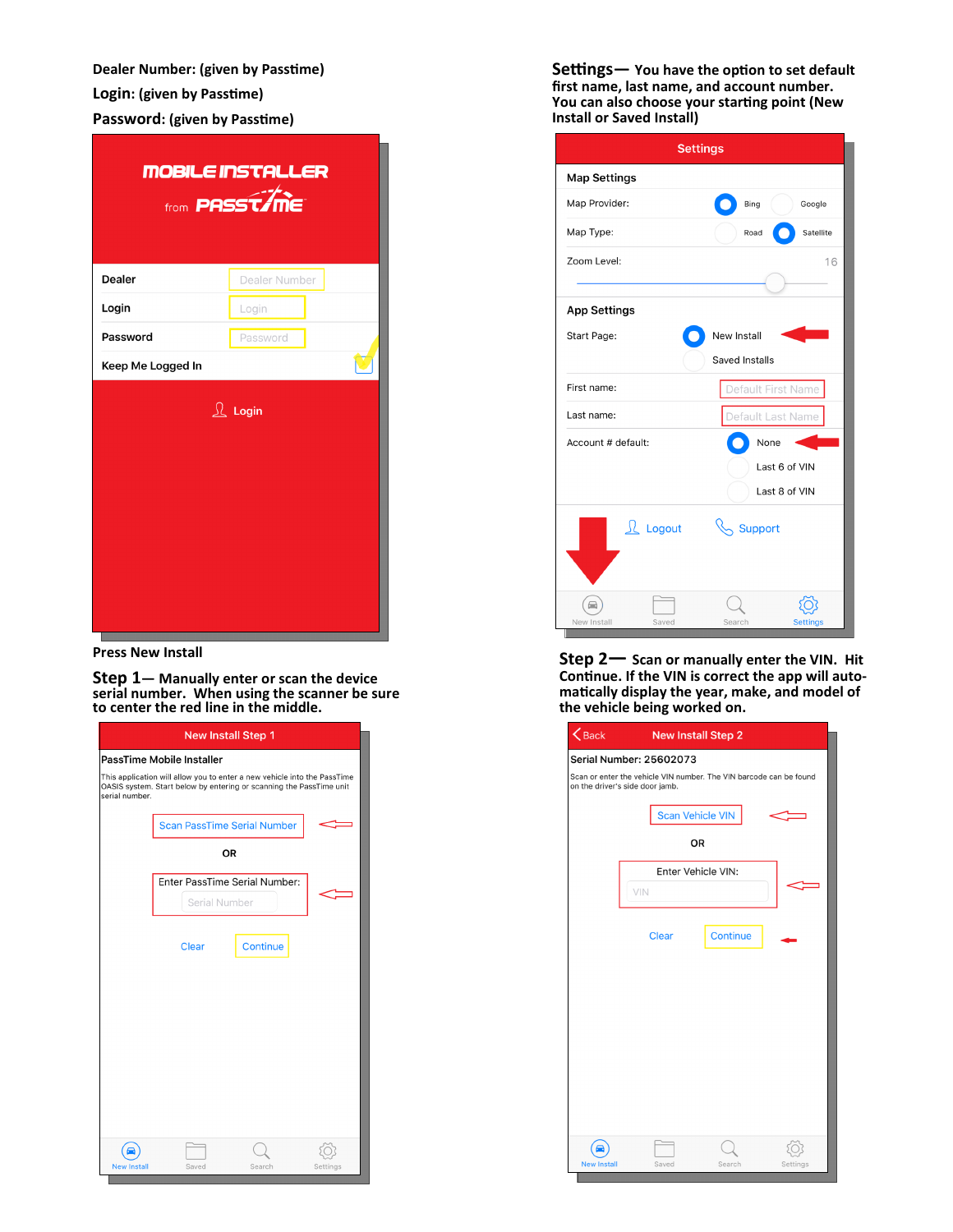**Step 3—Press Continue Install. If you need to pause and come back to the installation press the Save Install button.** 

| $\overline{\mathbf{S}}$ Back |                               | New Install Step 3            |          |
|------------------------------|-------------------------------|-------------------------------|----------|
|                              | Serial Number: 25602073       |                               |          |
|                              | VIN: 2hgfa55509h707960        |                               |          |
|                              | Vehicle: 2009 Honda Civic Sdn |                               |          |
| <b>Stock Number:</b>         |                               |                               |          |
| Optional                     |                               |                               |          |
|                              |                               | Save Install Continue Install |          |
|                              |                               |                               |          |
|                              |                               |                               |          |
|                              |                               |                               |          |
|                              |                               |                               |          |
|                              |                               |                               |          |
|                              |                               |                               |          |
| <b>New Install</b>           | Saved                         | Search                        | Settings |

## **Add Account-- Enter the Customer's infor-**

| <b>Add Account</b>                                       |                    |
|----------------------------------------------------------|--------------------|
| <b>Account Information</b>                               |                    |
| First Name:                                              | First Name         |
| Last Name:                                               | Last Name          |
| Account #:                                               | Account            |
| <b>Stock Number:</b>                                     | Optional           |
| Color:                                                   |                    |
| Elite Type:<br>Pro                                       | <b>GPS</b>         |
| Serial Number:<br>VIN:<br>Vehicle:<br><b>Add Account</b> |                    |
| <b>New Install</b><br>Saved                              | Search<br>Settings |

**Verify Step 1— Locate the vehicle to be sure the device is working correctly. For best results, pull the car outside of any buildings.**

|                                |                                                                                | <b>Verify Step 1</b> |          |
|--------------------------------|--------------------------------------------------------------------------------|----------------------|----------|
| <b>Serial Number: 25602073</b> |                                                                                |                      |          |
| VIN: 2hgfa55509h707960         |                                                                                |                      |          |
|                                | Vehicle: 2009 Honda Civic Sdn<br>(о<br><b>Locate Vehicle</b>                   |                      |          |
|                                |                                                                                |                      |          |
|                                | Verify that the unit is installed and working correctly.<br><b>Skip Verify</b> |                      |          |
|                                |                                                                                |                      |          |
|                                |                                                                                |                      |          |
|                                |                                                                                |                      |          |
|                                |                                                                                |                      |          |
|                                |                                                                                |                      |          |
|                                |                                                                                |                      |          |
|                                |                                                                                |                      |          |
|                                |                                                                                |                      |          |
|                                |                                                                                |                      |          |
|                                |                                                                                |                      |          |
| <b>New Install</b>             | Saved                                                                          | Search               | Settings |

**Now the device is ready for use. If you were unable to locate the vehicle during the verify step then proceed to the following step.** 

|                                                                                                                       | <b>Add Account</b>     |  |
|-----------------------------------------------------------------------------------------------------------------------|------------------------|--|
|                                                                                                                       | Account has been added |  |
| Serial Number:<br>VIN:<br>Vehicle:<br>Color:<br>First Name:<br>Last Name:<br>Account:<br>Stock Number:<br>Elite Type: |                        |  |
|                                                                                                                       |                        |  |
|                                                                                                                       |                        |  |